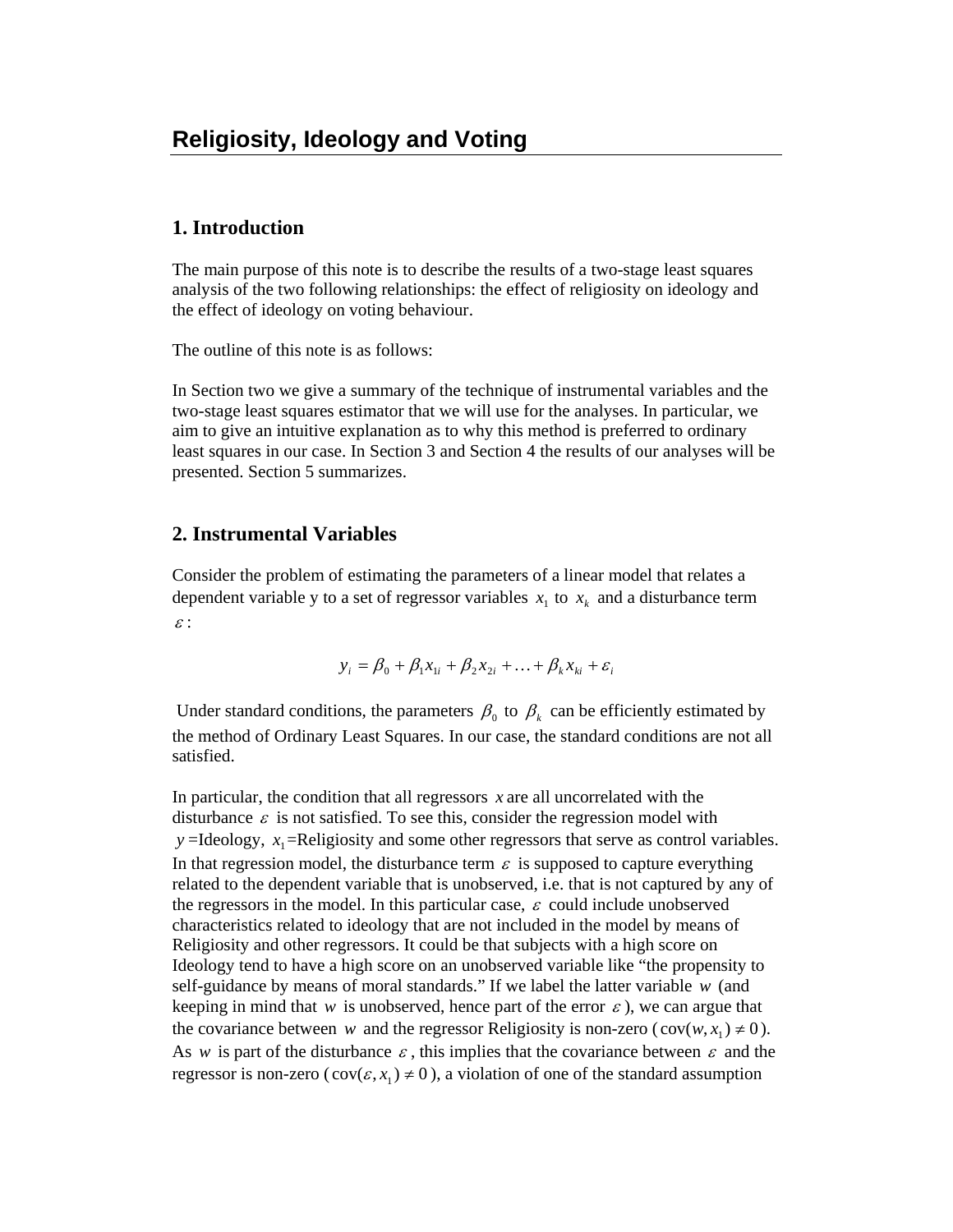for OLS to be a valid procedure. Under these circumstances OLS estimates are biased and inconsistent and another estimation procedure is needed.

The estimation procedure that was devised to solve the problem of endogenous regressors (i.e. regressors that are correlated with the disturbance) is the method of Instrumental Variables (IV). In short, it exploits the availability of another variable (a so-called Instrumental Variable or IV) to obtain a consistent estimate of the parameters. This Instrumental Variable (that we label  $\zeta$ ) is a variable that has to satisfy two conditions:

- 1. It is uncorrelated with the disturbance ( $cov(z,\varepsilon) = 0$ )
- 2. It is correlated with the endogenous regressor ( $cov(z, x_1) = 0$ )

Using the observations that we have on the variables  $y$ ,  $x_1$  and  $z$  in the formula of the IV-estimator, we obtain the so-called IV-estimates of the parameters. If there are several endogenous regressors, we will need to find a suitable IV for each endogenous regressor.

Instrumental Variables are not always easily available for the problem at hand. However, there are cases where even more than one IV available is available for one of more of the endogenous regressors. In that case, a generalization of IV called Two-Stage-Least-Squares (2SLS) can be used. It can be shown that it is statistically efficient to include all instrumental variables available in the estimation process. Using 2SLS instead of IV in that case would in principle reduce the variance of our estimates and hence increase precision.

### **3. Impact of Religiosity on Ideology**

For these IV and 2SLS regressions we used the subgroup mature==0.

*In the first case, we instrument the variable religious, which is suspected to be endogenous, with the variable attendance. The IV-estimation results are:* 

IV (2SLS) regression with robust standard errors Number of  $obs = 4936$ F( $7, 4928$ ) = 59.64  $Prob > F = 0.0000$  $R$ -squared  $=$ Root MSE  $= 2.3519$ ------------------------------------------------------------------------------ | Robust leftright  $|$  Coef. Std. Err. t P>|t| [95% Conf. Interval] -------------+--------------------------------------------------------------- religious | -3.021852 .2263548 -13.35 0.000 -3.465608 -2.578095 age | .032618 .0079638 4.10 0.000 .0170054 .0482306 class | .0124774 .0475356 0.26 0.793 -.0807136 .1056683 educagefin~d | .0418156 .0171498 2.44 0.015 .0081943 .0754369 proudnat | -.1723573 .0552461 -3.12 0.002 -.2806643 -.0640503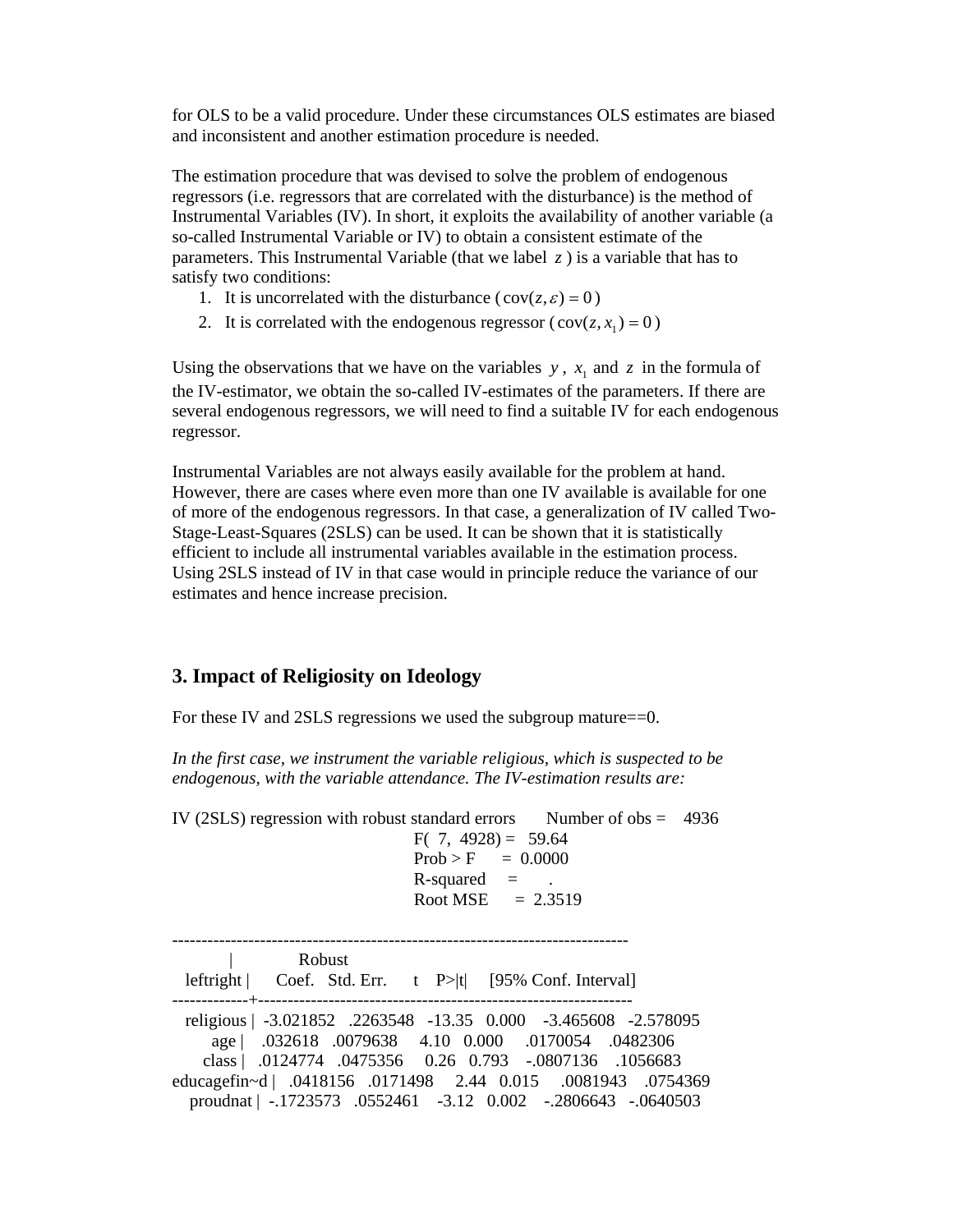|  |                                                             |  | incomcat   .0954493 .0194161 4.92 0.000 .0573852 .1335135 |
|--|-------------------------------------------------------------|--|-----------------------------------------------------------|
|  | cohort   .205295 .0774229 2.65 0.008 .0535116 .3570784      |  |                                                           |
|  | $\text{cons}$ 6.254152 .764548 8.18 0.000 4.755297 7.753007 |  |                                                           |

*If we instrument the endogenous variable with two instrumental variables, attendance and God, the "SLS procedure gives:* 

| IV (2SLS) regression with robust standard errors Number of $obs = 4936$<br>$F(7, 4928) = 71.82$<br>$Prob > F = 0.0000$<br>$R$ -squared = 0.0362<br>Root MSE $= 1.9993$                                                                                                                                                                                                                                                                                                                               |
|------------------------------------------------------------------------------------------------------------------------------------------------------------------------------------------------------------------------------------------------------------------------------------------------------------------------------------------------------------------------------------------------------------------------------------------------------------------------------------------------------|
| Robust                                                                                                                                                                                                                                                                                                                                                                                                                                                                                               |
| leftright $ $ Coef. Std. Err. t P> t  [95% Conf. Interval]                                                                                                                                                                                                                                                                                                                                                                                                                                           |
| religious   -1.715986 .1388874 -12.36 0.000 -1.988267 -1.443705<br>age   .0289814 .0067404 4.30 0.000 .0157671 .0421956<br>class   .0269817 .0403266 0.67 0.503 -.0520764 .1060399<br>educagefin~d   .037336 .0146206 2.55 0.011 .0086731 .0659989<br>proudnat   -.2851793 .0449801 -6.34 0.000 -.3733604 -.1969981<br>incomcat   .0937474 .0161219 5.81 0.000 .0621413 .1253535<br>cohort   .1052469 .0649024 1.62 0.105 -.0219907 .2324845<br>cons   5.382771 .642483 8.38 0.000 4.123218 6.642324 |

*If we use three instruments for religious, attendance God and afterlife,, we obtain:* 

IV (2SLS) regression with robust standard errors Number of obs  $= 4936$ F(  $7,4928$ ) =  $72.26$  $Prob > F = 0.0000$  $R$ -squared  $= 0.0383$ Root MSE  $= 1.9971$ 

------------------------------------------------------------------------------ | Robust leftright | Coef. Std. Err. t P>|t| [95% Conf. Interval] -------------+--------------------------------------------------------------- religious | -1.703859 .1371025 -12.43 0.000 -1.972641 -1.435077 age | .0289476 .0067313 4.30 0.000 .0157512 .042144 class | .0271164 .0402748 0.67 0.501 -.0518402 .106073 educagefin~d | .0372944 .0146053 2.55 0.011 .0086615 .0659274 proudnat | -.2862269 .0448406 -6.38 0.000 -.3741345 -.1983194 incomcat | .0937316 .0160988 5.82 0.000 .0621708 .1252923 cohort | .1043178 .0647879 1.61 0.107 -.0226952 .2313309 \_cons | 5.374679 .6418469 8.37 0.000 4.116373 6.632985 ------------------------------------------------------------------------------

*If we use God, afterlife and soul:*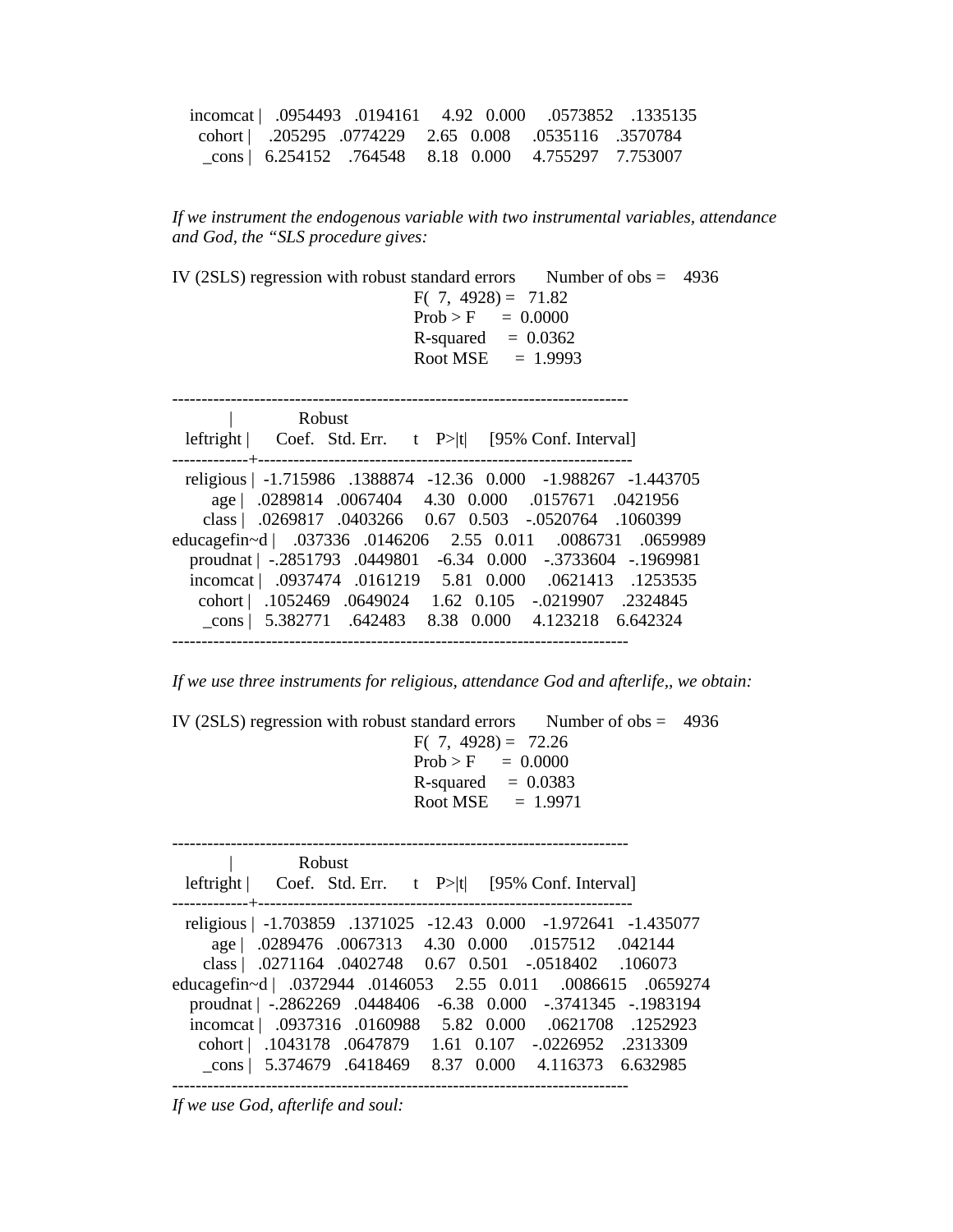IV (2SLS) regression with robust standard errors Number of obs  $= 4420$ F(  $7, 4412$ ) = 67.51  $Prob > F = 0.0000$  $R$ -squared  $= 0.0458$ Root MSE  $= 1.9983$ ------------------------------------------------------------------------------ | Robust leftright | Coef. Std. Err. t P>|t| [95% Conf. Interval] -------------+--------------------------------------------------------------- religious | -1.713414 .1320648 -12.97 0.000 -1.972327 -1.454501 age | .0263031 .0071368 3.69 0.000 .0123113 .0402948 class | .013447 .0420216 0.32 0.749 -.0689364 .0958304 educagefin~d | .0324054 .0155476 2.08 0.037 .0019243 .0628865 proudnat | -.2586669 .0474302 -5.45 0.000 -.3516539 -.1656798 incomcat | .0937867 .0168733 5.56 0.000 .0607066 .1268669 cohort | .0710014 .0687341 1.03 0.302 -.0637519 .2057548 \_cons | 5.760153 .6760716 8.52 0.000 4.434714 7.085593 ------------------------------------------------------------------------------

From the results it seems that an estimate of around –1.7 for religiousity seems ratehr robust to the choice of instrumental variables used. These regressions seem therefore to give mklost credible results.

### **3. Impact of Ideology on Voting**

The dependent variable is vote, a categorical variable. Hence, least squares procedures are not possible in this case. We model the categorical dependent variable by means of a multinomial logit model which we estimate by maximum likelihood. Group1, the largest group, is the reference group. In a sense, the estimation results for each group represents differences with the reference group. The estimation results are as follows<sup>1</sup>:

| Multinomial logistic regression | Number of obs $=$<br>6401<br>LR chi2(168) = $1789.18$                                                                                                                                                                                           |
|---------------------------------|-------------------------------------------------------------------------------------------------------------------------------------------------------------------------------------------------------------------------------------------------|
| Log likelihood $= -12732.208$   | Prob > chi2 = $0.0000$<br>Pseudo R2 $=$ 0.0656                                                                                                                                                                                                  |
| vote                            | Coef. Std. Err. $z \quad P >  z $ [95% Conf. Interval]                                                                                                                                                                                          |
| 2                               | leftright   -.1318709 .0186098 -7.09 0.000 -.1683454 -.0953963<br>religious   .1296063 .060819 2.13 0.033 .0104033 .2488094<br>age   -.0145048 .0086405 -1.68 0.093 -.0314399 .0024302<br>class   .1854329 .0323343 5.73 0.000 .1220588 .248807 |
|                                 | educagefin~d   .000517 .0161094 0.03 0.974 -.0310569 .0320909                                                                                                                                                                                   |

<sup>&</sup>lt;sup>1</sup> no weights were used in this analysis.

 $\overline{a}$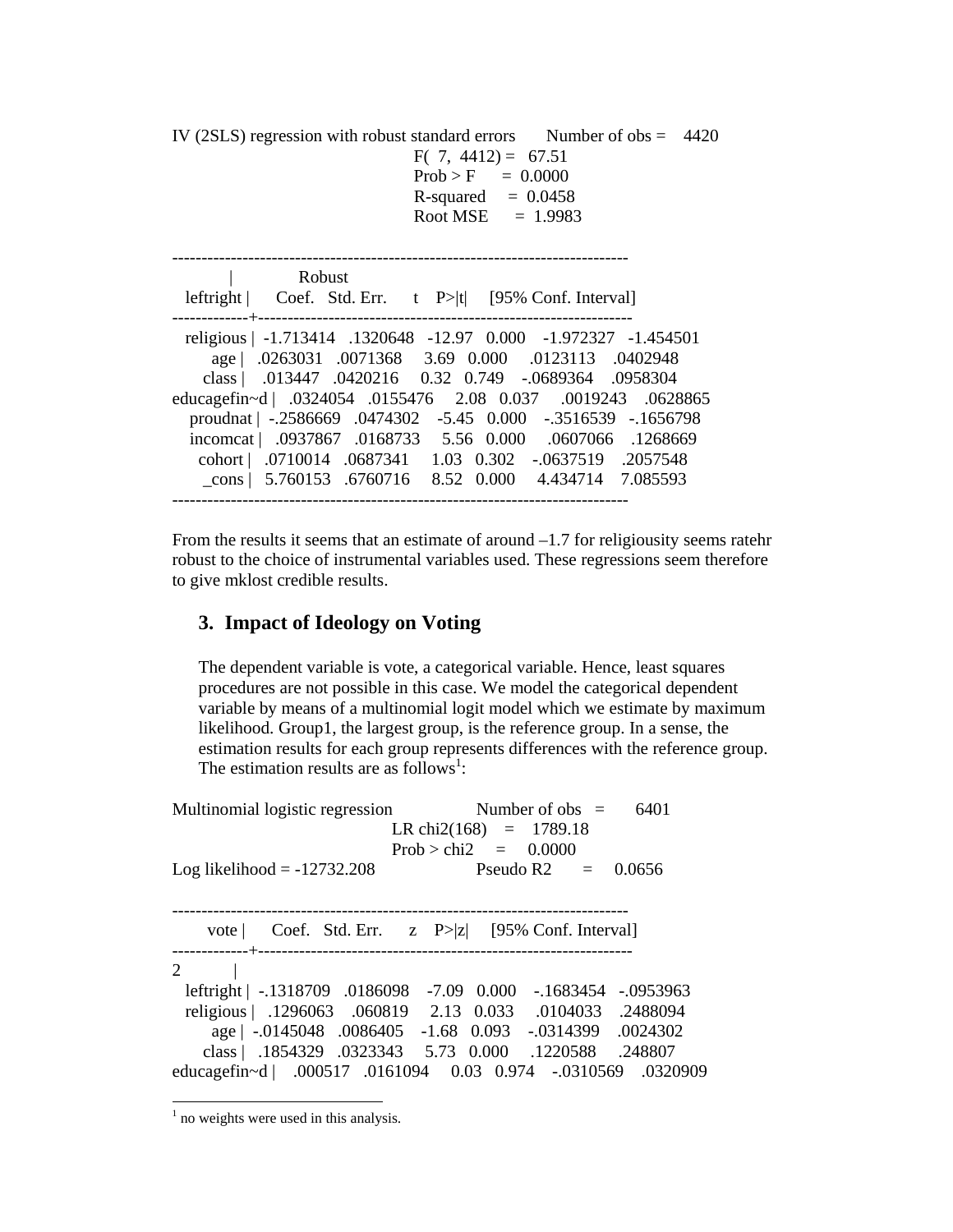proudnat | .1770176 .0522921 3.39 0.001 .0745269 .2795083 incomcat | .0351985 .0151409 2.32 0.020 .0055228 .0648741 cohort | -.1262979 .0828459 -1.52 0.127 -.2886729 .036077 \_cons | .4007068 .8401333 0.48 0.633 -1.245924 2.047338 -------------+----------------------------------------------------------------  $3 \mid$  leftright | -.1348326 .0191558 -7.04 0.000 -.1723773 -.097288 religious | .1488916 .0614894 2.42 0.015 .0283746 .2694087 age | .0265548 .0093019 2.85 0.004 .0083235 .0447862 class | -.0023892 .0319176 -0.07 0.940 -.0649465 .0601681 educagefin~d | .0059456 .0163826 0.36 0.717 -.0261637 .0380548 proudnat | .2462495 .0527009 4.67 0.000 .1429576 .3495414 incomcat | -.0287594 .0149277 -1.93 0.054 -.058017 .0004983 cohort | .3050967 .089783 3.40 0.001 .1291252 .4810681 \_cons | -2.859344 .8992334 -3.18 0.001 -4.621809 -1.096879 -------------+----------------------------------------------------------------  $4$  | leftright | -.11163 .0263775 -4.23 0.000 -.163329 -.059931 religious | .1193468 .083111 1.44 0.151 -.0435478 .2822414 age | -.0405436 .0120421 -3.37 0.001 -.0641458 -.0169415 class | .1248103 .0446189 2.80 0.005 .0373589 .2122617 educagefin~d | .0836354 .0226677 3.69 0.000 .0392076 .1280632 proudnat | .2778399 .0701182 3.96 0.000 .1404108 .4152691 incomcat | -.0744833 .0206558 -3.61 0.000 -.114968 -.0339987 cohort | -.3144816 .1149971 -2.73 0.006 -.5398718 -.0890913 \_cons | .4139417 1.177964 0.35 0.725 -1.894826 2.722709 -------------+----------------------------------------------------------------  $5 \qquad \qquad$  leftright | -.2881627 .0298532 -9.65 0.000 -.3466738 -.2296516 religious | -.1835064 .0847817 -2.16 0.030 -.3496755 -.0173372 age | .0046998 .0139427 0.34 0.736 -.0226275 .0320271 class | -.1026957 .0476219 -2.16 0.031 -.1960329 -.0093585 educagefin~d | .1229613 .0251836 4.88 0.000 .0736024 .1723201 proudnat | .5604327 .0703718 7.96 0.000 .4225065 .6983589 incomcat | -.0551619 .0212098 -2.60 0.009 -.0967323 -.0135915 cohort | .2307753 .1340291 1.72 0.085 -.031917 .4934676 \_cons | -3.805921 1.355521 -2.81 0.005 -6.462693 -1.149149 -------------+----------------------------------------------------------------  $6$  | leftright | -.2850947 .0392582 -7.26 0.000 -.3620393 -.2081501 religious | .3361811 .1117279 3.01 0.003 .1171985 .5551637 age | .0568631 .0202028 2.81 0.005 .0172663 .0964599 class | -.3248631 .0665532 -4.88 0.000 -.455305 -.1944211 educagefin~d | .1266385 .0337903 3.75 0.000 .0604108 .1928662 proudnat | .2394706 .0969023 2.47 0.013 .0495455 .4293957 incomcat | -.041472 .0272148 -1.52 0.128 -.094812 .0118681 cohort | .6041173 .1965961 3.07 0.002 .218796 .9894387 \_cons | -8.414113 1.946165 -4.32 0.000 -12.22853 -4.599701 -------------+----------------------------------------------------------------  $7 \quad \vert$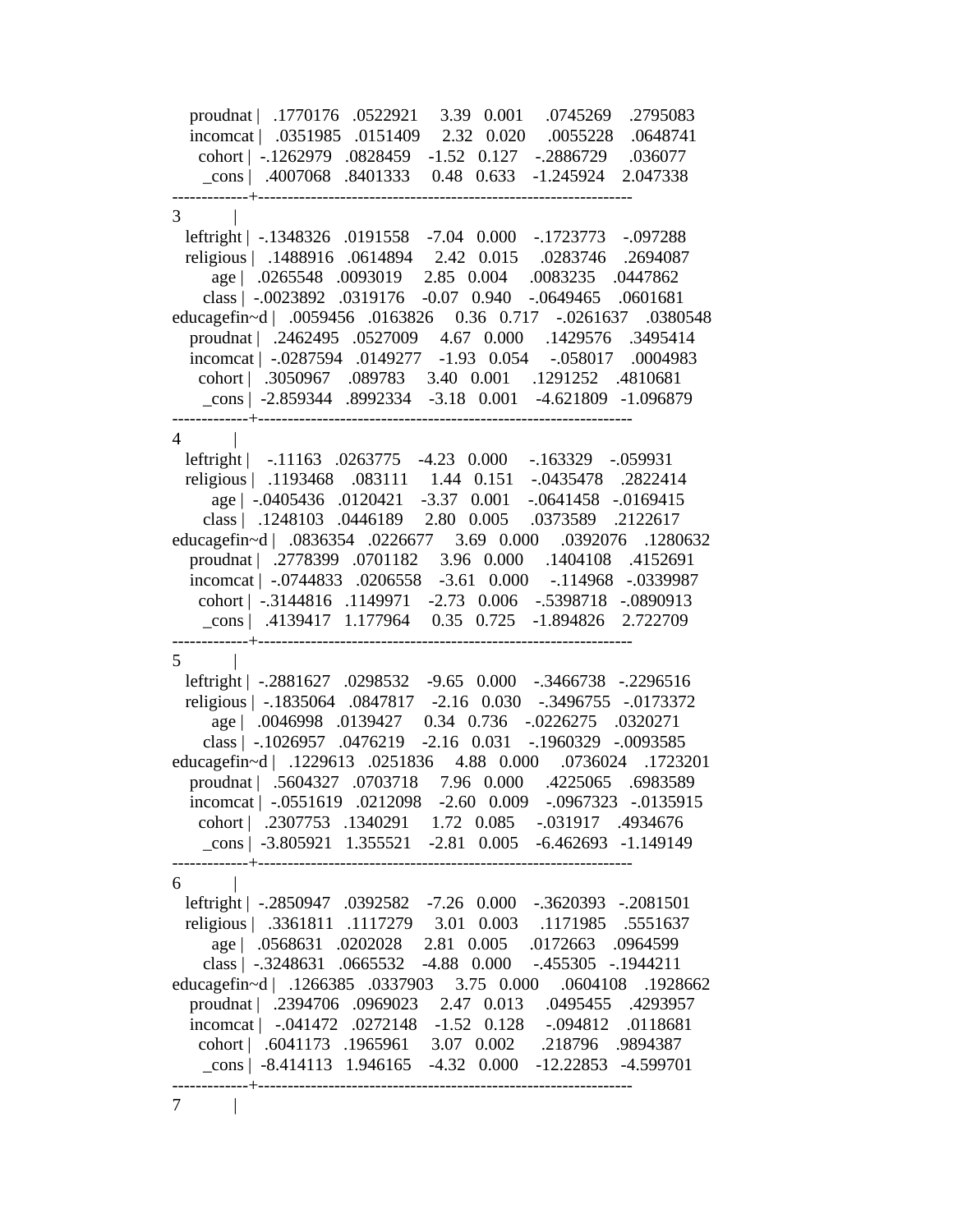leftright | -.0519718 .0408145 -1.27 0.203 -.1319668 .0280231 religious | -.0771808 .1279069 -0.60 0.546 -.3278738 .1735122 age | .0832249 .0224642 3.70 0.000 .0391958 .127254 class | -.2606079 .0673261 -3.87 0.000 -.3925646 -.1286512 educagefin~d | .0765841 .0349301 2.19 0.028 .0081224 .1450458 proudnat | .3680886 .105456 3.49 0.000 .1613986 .5747786 incomcat | -.1265487 .029141 -4.34 0.000 -.183664 -.0694334 cohort | .896096 .2197537 4.08 0.000 .4653867 1.326805 \_cons | -10.5855 2.157815 -4.91 0.000 -14.81474 -6.35626 -------------+---------------------------------------------------------------- 8 | leftright | -.1855035 .0443977 -4.18 0.000 -.2725214 -.0984857 religious | .0272412 .129639 0.21 0.834 -.2268465 .281329 age | .0404968 .0247793 1.63 0.102 -.0080697 .0890634 class | -.6560149 .0829612 -7.91 0.000 -.8186159 -.493414 educagefin~d | .0048125 .0370061 0.13 0.897 -.0677181 .0773431 proudnat | .4024458 .1110747 3.62 0.000 .1847433 .6201483 incomcat | -.0905346 .0305638 -2.96 0.003 -.1504386 -.0306307 cohort | .5841128 .2404249 2.43 0.015 .1128886 1.055337 \_cons | -5.42992 2.348565 -2.31 0.021 -10.03302 -.8268168 -------------+----------------------------------------------------------------  $9 \qquad \qquad$ leftright | .1045994 .0502411 2.08 0.037 .0061287 .20307 religious | -.2011247 .1731433 -1.16 0.245 -.5404793 .1382299 age | -.1070727 .023001 -4.66 0.000 -.1521539 -.0619916 class | -.2586494 .089438 -2.89 0.004 -.4339447 -.0833541 educagefin~d | .1538873 .0433934 3.55 0.000 .0688377 .2389369 proudnat | .2686922 .1345985 2.00 0.046 .0048839 .5325005 incomcat | -.1768384 .0385373 -4.59 0.000 -.25237 -.1013067 cohort | -1.138754 .2210171 -5.15 0.000 -1.57194 -.7055686 \_cons | 4.457013 2.284708 1.95 0.051 -.0209329 8.934959 -------------+---------------------------------------------------------------- 10 | leftright | -.1251316 .0590939 -2.12 0.034 -.2409536 -.0093097 religious | .4447078 .1680405 2.65 0.008 .1153545 .7740611 age | .1216555 .0315192 3.86 0.000 .059879 .183432 class | .3986305 .0964678 4.13 0.000 .2095571 .587704 educagefin~d | .2323895 .0530819 4.38 0.000 .1283508 .3364282 proudnat | .6824697 .1335647 5.11 0.000 .4206878 .9442516 incomcat | -.0313448 .0429165 -0.73 0.465 -.1154597 .05277 cohort | 1.328571 .3073827 4.32 0.000 .7261122 1.93103 \_cons | -20.55022 3.059984 -6.72 0.000 -26.54768 -14.55276 -------------+---------------------------------------------------------------- 11 | leftright | -.0232154 .0502658 -0.46 0.644 -.1217345 .0753037 religious | -.0646272 .1507175 -0.43 0.668 -.360028 .2307737 age | .0661589 .0262257 2.52 0.012 .0147576 .1175602 class | .0903147 .0820026 1.10 0.271 -.0704074 .2510367 educagefin~d | .186819 .0464345 4.02 0.000 .095809 .2778291 proudnat | .6999928 .118375 5.91 0.000 .467982 .9320037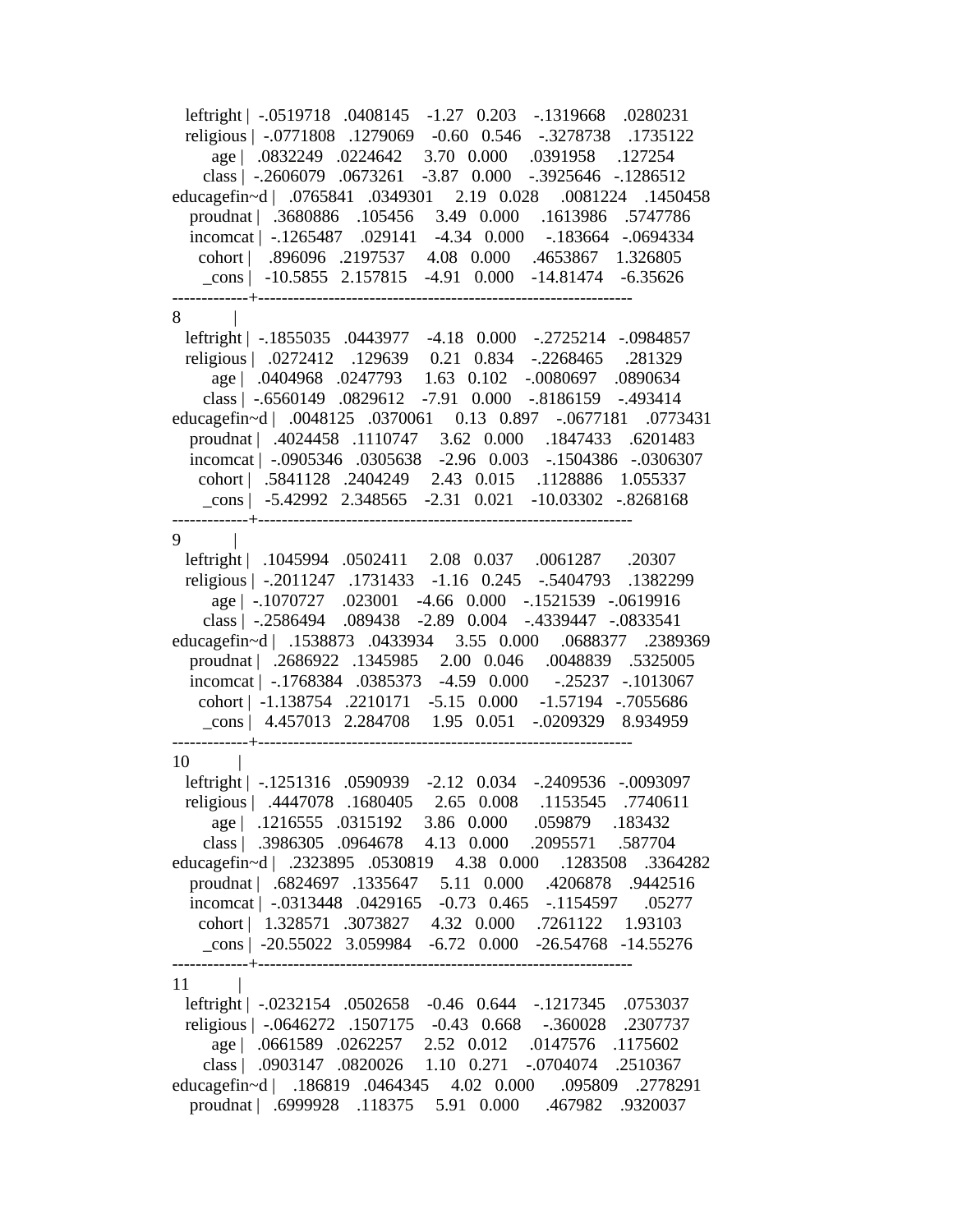incomcat | -.0534179 .0364597 -1.47 0.143 -.1248775 .0180418 cohort | .8192609 .2543264 3.22 0.001 .3207904 1.317731 \_cons | -13.75579 2.554829 -5.38 0.000 -18.76317 -8.748422 -------------+---------------------------------------------------------------- 12 | leftright | -.189233 .1738829 -1.09 0.276 -.5300373 .1515713 religious | -.2571219 .5113079 -0.50 0.615 -1.259267 .7450232 age | .0081434 .0884135 0.09 0.927 -.1651438 .1814307 class | -.4352159 .2810108 -1.55 0.121 -.985987 .1155552 educagefin~d | .0227729 .1388126 0.16 0.870 -.2492949 .2948407 proudnat | .5919975 .4108227 1.44 0.150 -.2132002 1.397195 incomcat | -.2485904 .1280859 -1.94 0.052 -.4996342 .0024535 cohort | .1413419 .8623297 0.16 0.870 -1.548793 1.831477 \_cons | -4.525661 8.483253 -0.53 0.594 -21.15253 12.10121 -------------+----------------------------------------------------------------  $13$  | leftright | .0779872 .125913 0.62 0.536 -.1687977 .3247722 religious | -1.083255 .4120275 -2.63 0.009 -1.890814 -.2756964 age | -.0241429 .0751113 -0.32 0.748 -.1713582 .1230725 class | -1.286931 .3282478 -3.92 0.000 -1.930285 -.643577 educagefin~d | -.235356 .1001519 -2.35 0.019 -.4316502 -.0390619 proudnat | .3181683 .3429606 0.93 0.354 -.354022 .9903587 incomcat | -.1436229 .0897647 -1.60 0.110 -.3195586 .0323127 cohort | .0902992 .7279804 0.12 0.901 -1.336516 1.517115 \_cons | 2.341327 7.00229 0.33 0.738 -11.38291 16.06556 -------------+----------------------------------------------------------------  $14$  | leftright | .3766127 .0665034 5.66 0.000 .2462684 .5069569 religious | -.8321443 .2087798 -3.99 0.000 -1.241345 -.4229435 age | .0471012 .0413941 1.14 0.255 -.0340296 .1282321 class | -29.86076 438389.1 -0.00 1.000 -859256.7 859197 educagefin~d | -.0482037 .0485146 -0.99 0.320 -.1432906 .0468832 proudnat | .390076 .1634782 2.39 0.017 .0696646 .7104874 incomcat | -.0722524 .0421983 -1.71 0.087 -.1549595 .0104546 cohort | .4699 .4088413 1.15 0.250 -.3314143 1.271214 \_cons | -6.829581 3.867592 -1.77 0.077 -14.40992 .7507598 -------------+----------------------------------------------------------------  $15$  | leftright | -.1807132 .232143 -0.78 0.436 -.6357051 .2742787 religious | -.5221482 .7182012 -0.73 0.467 -1.929797 .8855003 age | -.0169739 .1309382 -0.13 0.897 -.2736081 .2396603 class | -.9519476 .4640922 -2.05 0.040 -1.861552 -.0423437 educagefin~d | -.1709415 .183105 -0.93 0.351 -.5298206 .1879376 proudnat | -.0244458 .6662369 -0.04 0.971 -1.330246 1.281355 incomcat | -.1231165 .1660374 -0.74 0.458 -.4485438 .2023109 cohort | .0890025 1.26299 0.07 0.944 -2.386412 2.564417 \_cons | .8709688 12.20362 0.07 0.943 -23.04769 24.78963 -------------+---------------------------------------------------------------- 16 | leftright | .2272005 .0736548 3.08 0.002 .0828397 .3715613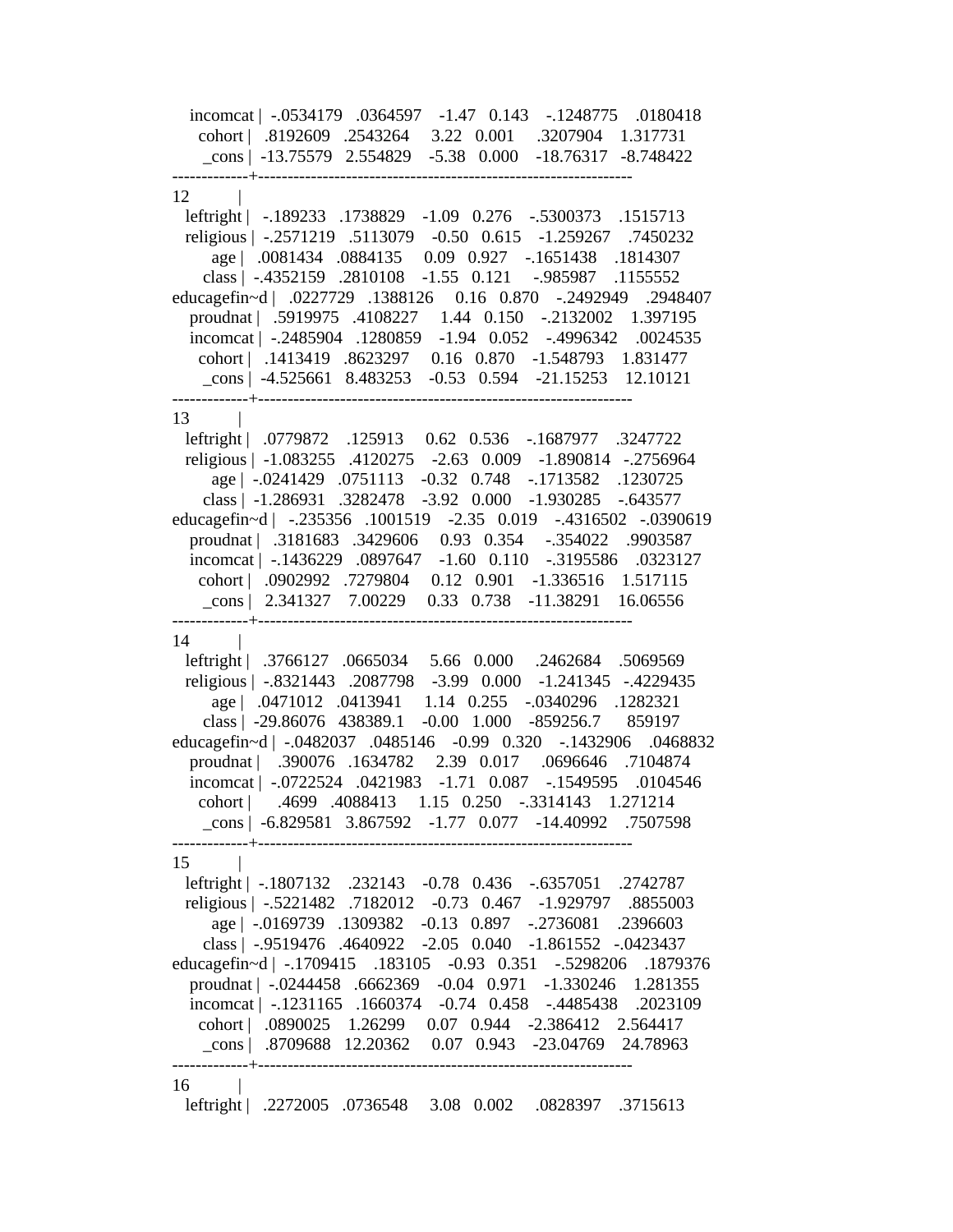religious | -.1447776 .2345208 -0.62 0.537 -.6044299 .3148748 age | .0494261 .0436072 1.13 0.257 -.0360425 .1348947 class | -1.140199 .1749556 -6.52 0.000 -1.483105 -.7972921 educagefin~d | -.2179952 .0576666 -3.78 0.000 -.3310197 -.1049708 proudnat | .0690591 .2075824 0.33 0.739 -.337795 .4759131 incomcat | -.0036718 .0510192 -0.07 0.943 -.1036676 .0963239 cohort | .740084 .4255025 1.74 0.082 -.0938856 1.574054 \_cons | -5.447827 4.094981 -1.33 0.183 -13.47384 2.578189 -------------+----------------------------------------------------------------  $17$  | leftright | -.2100087 .1279798 -1.64 0.101 -.4608445 .040827 religious | -.3077131 .383636 -0.80 0.422 -1.059626 .4441996 age | .1196363 .0707768 1.69 0.091 -.0190837 .2583563 class | -.1491 .1960484 -0.76 0.447 -.5333479 .2351479 educagefin~d | -.1277999 .1040211 -1.23 0.219 -.3316775 .0760777 proudnat | .6124622 .2998234 2.04 0.041 .0248191 1.200105 incomcat | -.0042702 .0949297 -0.04 0.964 -.1903289 .1817885 cohort | 1.346961 .6936633 1.94 0.052 -.0125946 2.706516 \_cons | -13.11958 6.728182 -1.95 0.051 -26.30657 .0674181 -------------+---------------------------------------------------------------- 18 | leftright | -.3024986 .2231204 -1.36 0.175 -.7398065 .1348092 religious | .056785 .6115224 0.09 0.926 -1.141777 1.255347 age | .0029965 .1020543 0.03 0.977 -.1970261 .2030192 class | .1927416 .3494139 0.55 0.581 -.492097 .8775802 educagefin~d | .1162312 .1852864 0.63 0.530 -.2469235 .479386 proudnat | .1864916 .5300981 0.35 0.725 -.8524815 1.225465 incomcat | -.0044108 .1603709 -0.03 0.978 -.318732 .3099103 cohort | .3706137 .9667746 0.38 0.701 -1.52423 2.265457 \_cons | -8.929895 9.862815 -0.91 0.365 -28.26066 10.40087 -------------+----------------------------------------------------------------  $21$  | leftright | -.3265764 .173515 -1.88 0.060 -.6666596 .0135068 religious | .1619079 .4276509 0.38 0.705 -.6762725 1.000088 age | -.0825664 .0813477 -1.01 0.310 -.2420049 .0768721 class | -.0638302 .2481267 -0.26 0.797 -.5501495 .4224892 educagefin~d | -.1436681 .1353017 -1.06 0.288 -.4088545 .1215183 proudnat | .5636431 .3620487 1.56 0.120 -.1459594 1.273246 incomcat | -.0981605 .1180103 -0.83 0.406 -.3294564 .1331354 cohort | .2306539 .723411 0.32 0.750 -1.187205 1.648513 \_cons | .0181156 7.367192 0.00 0.998 -14.42132 14.45755 -------------+---------------------------------------------------------------- 23 | leftright | -.1227273 .2219455 -0.55 0.580 -.5577326 .3122779 religious | .3543264 .6091256 0.58 0.561 -.8395378 1.548191 age | .1113414 .1268813 0.88 0.380 -.1373414 .3600242 class | .5613579 .366627 1.53 0.126 -.1572178 1.279934 educagefin~d | .0383543 .179773 0.21 0.831 -.3139943 .3907029 proudnat | .4784418 .5071781 0.94 0.346 -.515609 1.472493 incomcat | -.3082763 .1824038 -1.69 0.091 -.6657811 .0492286